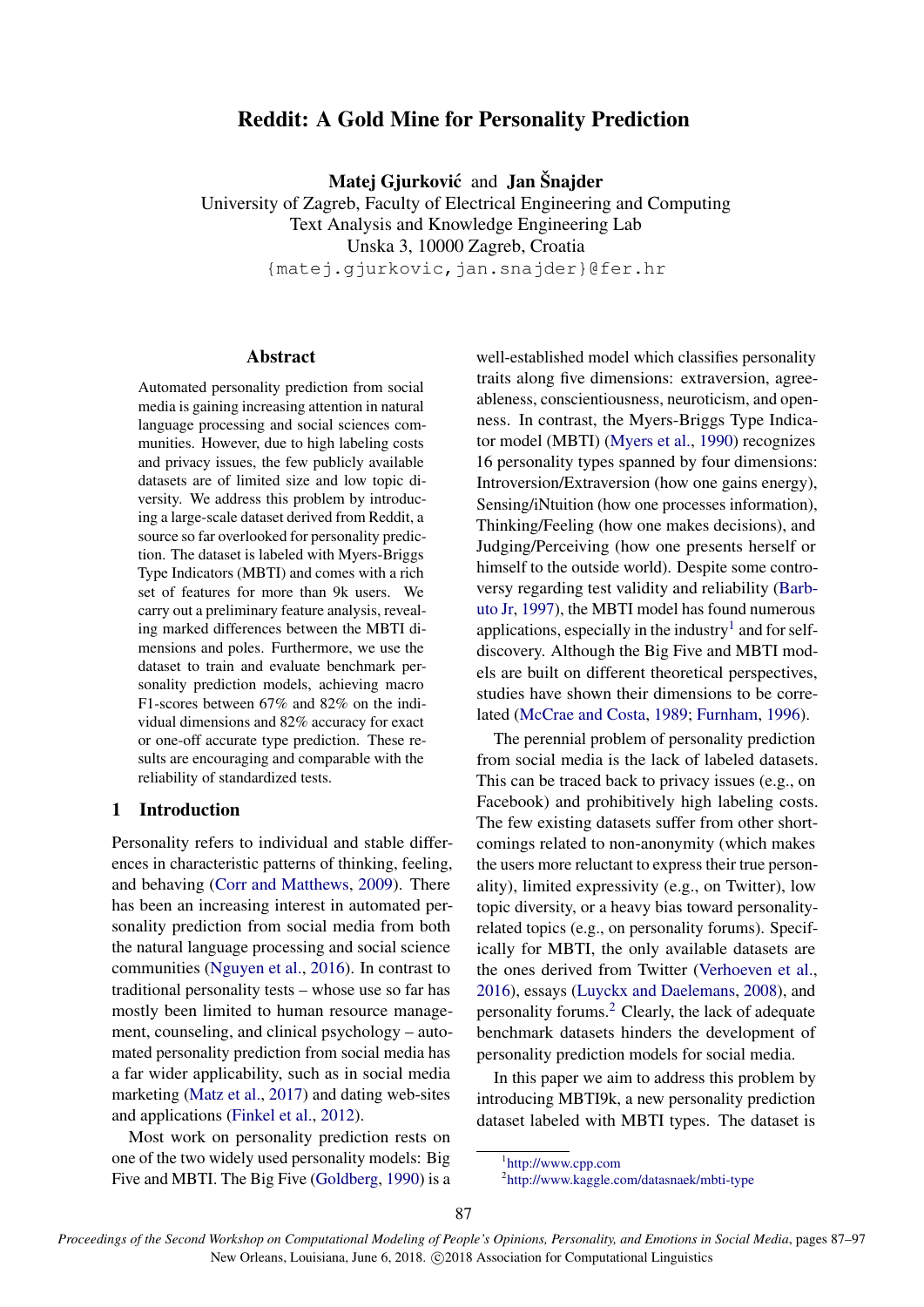derived from the popular discussion website Reddit, the sixth largest website in the world and also one with the longest time-on-site. $3$  What makes Reddit particularly suitable is that its content is publicly available and that many users provide selfreported MBTI personality types. Furthermore, the comments and posts are anonymous and cover a remarkably diverse range of topics, structured into more than a million discussion groups.<sup>4</sup> Altogether, the MBTI9k dataset derived from Reddit addresses all the abovementioned shortcomings of the existing personality prediction datasets.

We use the MBTI9k dataset to carry out two studies. In the first, we extract a number of linguistic and user activity features and perform a preliminary feature analysis across the MBTI dimensions. Our analysis reveals that there are marked differences in the values of these features for the different poles of each MBTI dimension. In the second study, we frame personality prediction as a supervised machine learning task and evaluate a number of benchmark models, obtaining promising results considerably above the baselines.

In sum, the contributions of our paper are threefold: (1) we introduce a new, large-scale dataset labeled with MBTI types, (2) we extract and analyze a rich set of features from this dataset, and (3) we train and evaluate benchmark models for personality prediction. We make the MBTI9k dataset and the extracted features publicly available in the hope that it will help stimulate further research in personality prediction.

The rest of the paper is structured as follows. The next section briefly reviews related work. Section 3 describes the acquisition of the MBTI9k dataset. In Section 4 we describe and analyze the features, while in Section 5 we evaluate the prediction models and discuss the results. Section 6 concludes the paper and outlines future work.

# 2 Background and Related Work

Personality and language are closely related – as a matter of fact, the Big Five model emerged from a statistical analysis of the English lexicon (Digman, 1990). Ensuing research in psychology attempted to establish links between personality and language use (Pennebaker and King, 1999), setting the ground for research on automated personality prediction. Most early studies in personality predic-

tion relied on small datasets derived from essays (Argamon et al., 2005; Mairesse et al., 2007), emails (Oberlander and Gill, 2006), conversations extracted from electronically activated recorders (Mehl et al., 2001; Mairesse et al., 2007), blogs (Iacobelli et al., 2011), or Twitter (Quercia et al., 2011; Golbeck et al., 2011).

In contrast, MyPersonality (Kosinski et al., 2015) was the first project that made use of a large, usergenerated content from social media, with over 7.5 million Facebook user profiles labeled with Big Five types. A subsequent study by Kosinski et al. (2013) on this dataset found the users' digital traces in the form of likes to be a very good predictor of personality. Schwartz et al. (2013) used the MyPersonality database in a first large-scale personality prediction study based on text messages. Over 15.4 million of Facebook statuses collected from 75 thousand volunteers were analyzed using both closed- and open-vocabulary approaches. The study found that the latter yields better results when more data is available, which was later also confirmed on other social media sites, such as Twitter (Arnoux et al., 2017).

The growing interest in personality prediction gave rise to two shared tasks (Celli et al., 2013; Rangel et al., 2015), which relied on benchmark datasets labeled with Big Five types. The overarching conclusion was that the personality prediction is a challenging task because there are no strongly predictive features. However, the results suggested that n-gram based models consistently yield good performance across the different languages.

Presumably due to its controversy, the MBTI model has thus far been less used for personality prediction. This has changed, however, with the work of Plank and Hovy (2015), who made use of the MBTI popularity among general public and collected a dataset of over 1.2 million status updates on Twitter and leveraged users' self-reported personality types (Plank and Hovy, 2015). Soon thereafter, Verhoeven et al. (2016) published a multilingual dataset TwiSty.

Our personality prediction dataset is derived from Reddit. Reddit has previously been used as a source of data for various studies. De Choudhury and De (2014) studied mental health discourse and concluded that Reddit users openly share their experiences and challenges with mental illnesses in their personal and professional lives. Schrading et al. (2015) studied domestic abuse and found that

<sup>3</sup> http://www.alexa.com/topsites

<sup>4</sup> http://redditmetrics.com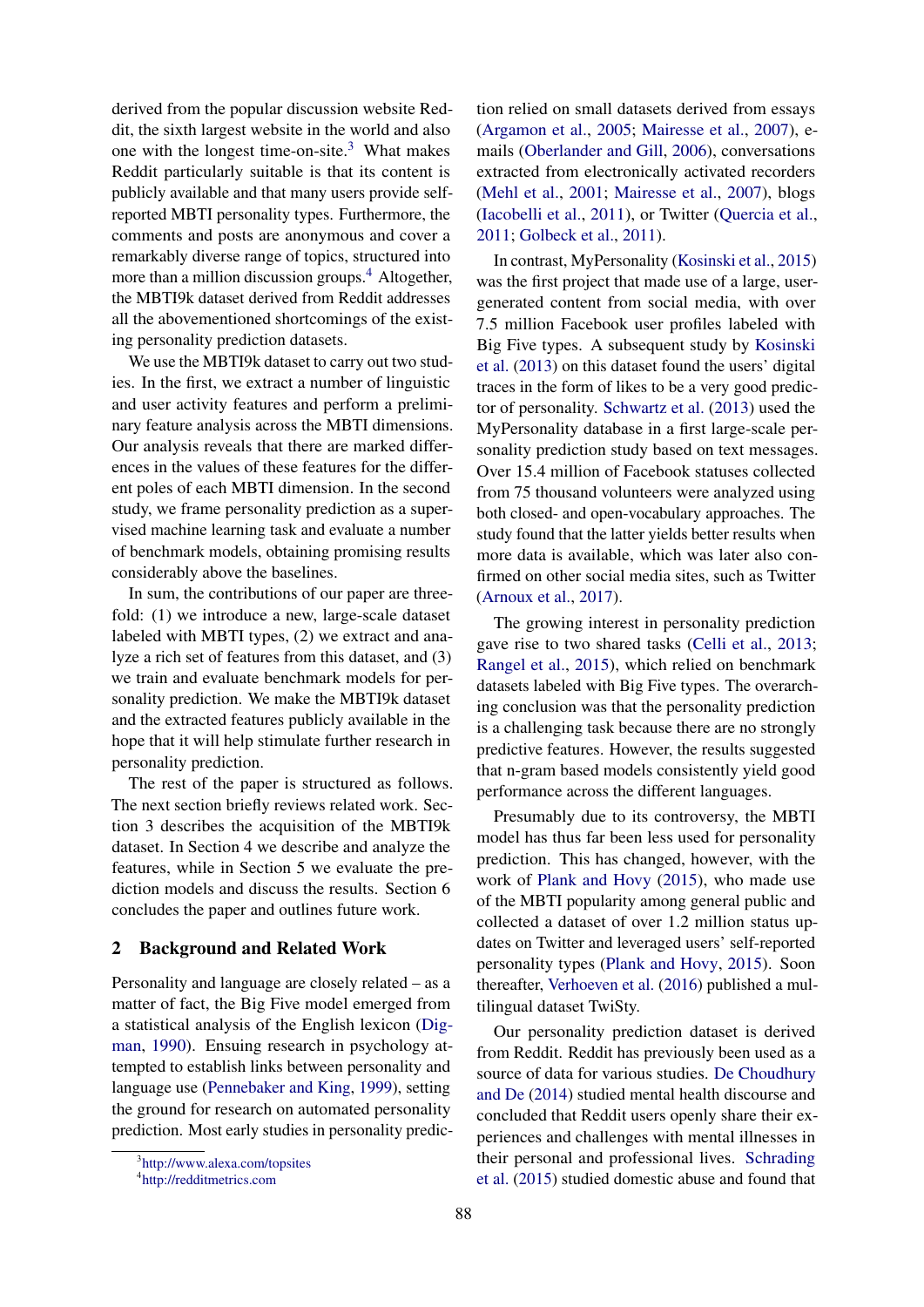abuse-related discussion groups have more tightknit communities, longer posts and comments, and less discourse than non-abusive groups. Wallace et al. (2014) tackled irony detection and concluded that Reddit provides a lot of context, which can help in dealing with the ambiguous cases. Shen and Rudzicz (2017) achieved good results in anxiety classification using the Linguistic Inquiry and Word Count (LIWC) dictionary (Pennebaker et al., 2003), n-grams, and topic modeling. To the best of our knowledge, ours it the first work on using Reddit as a source of data for personality prediction.

# 3 Dataset

# 3.1 Description

Discussions on Reddit are structured into usercreated discussion groups, the so-called *subreddits*, each focusing on one topic. Each subreddit consists of user posts, which may contain text, links, video, or image content. Users can comment on other users' posts, as well as upvote or downvote them. The posts in each subreddit are ranked by the number of comments, so that the most commented posts appear at the top. Apart from being moderated, many subreddits come with their own discussion ground rules, which generally improve the discussion quality. The database of Reddit posts and comments is available on Google Big Query and covers the period from 2005 till the end of 2017, currently totaling more than 3 billion comments and increasing at the rate of 85 million comments per month.

# 3.2 Flairs

One distinctive feature of Reddit are the special user descriptors called *flairs*. A flair is an icon or text that appears next to a username. It is specific to each subreddit, and in some subreddits users use flairs to introduce themselves. Specifically, in subreddits devoted to MBTI discussions, such as *reddit.com/r/MBTI* and *reddit.com/r/INTP*, users typically use flairs to report their MBTI types. In addition to the MBTI type, many users also provide information about their age, gender, personality types of their partners, marital status, medical diagnoses (e.g., "*Aspie*", to indicate a person with Asperger's syndrome), other personality theories' types (Enneagram, Socionics), and even stereotypes such as "*Dumb Emotional Sensor*" (meant to indicate the sensing-feeling MBTI types).

different, often ambiguous ways. In some cases it may be difficult to determine whether the flair refers to a personality type. For example, "*KentJude*" is not an MBTI type even though it contains the ENTJ acronym, a clue being that it is not written in all caps. In other cases, determining the type requires some inference. For instance, from "*INTP-T (MBTI) INTP (KTS) INTj (Socionics)*" one can infer that the user took the 16 personalities test,<sup>5</sup> which maps Big Five's neuroticism to Assertive/Turbulent dimension, and that the user's MBTI type is INTP and not INTj, because INTj is a Socionics type, for which the last letter is written in lowercase. A more contrived example is the flair "*to Infjnity and Beyond. . .* ", meant to indicate the INFJ MBTI type.

### 3.3 Acquisition

Our idea was to use the self-reported MBTI type from the user's flair as that user's personality type label. We make a sensible assumption that, if a user provides his or her MBTI type in the flair, in most cases this will be because she took at least one personality test. The assumption is born out by our analysis of users' comments, which revealed that most users with self-reported MBTI types report on taking multiple personality tests, and many of them even demonstrate a good knowledge of the MBTI theory.

The acquisition of the dataset aimed for high precision at the expense of recall, in the sense that we prefer to have fewer users with reliable MBTI labels rather than more users with uncertain MBTI labels. The acquisition proceeded in five steps:

- 1. First, we acquired a list of all users who have any mention of an MBTI type in their flair field, and compiled a list of flairs for all users. Many of the so-obtained flairs were false positives, for the reasons outlined above;
- 2. We next used regex-based pattern matching to (1) identify the flairs that refer to MBTI types, (2) tag ambiguous flairs, and (3) filter out the remaining flairs;
- 3. We examined the ambiguous flairs and discarded those we could not resolve (e.g., *XNFJ*, indicating extravert/introvert indefinity). We grouped the remaining flairs by users and checked for consistency of MBTI types (users may change their flairs and may have different

A problem with flairs is that they are worded in

<sup>5</sup> http://www.kaggle.com/datasnaek/mbti-type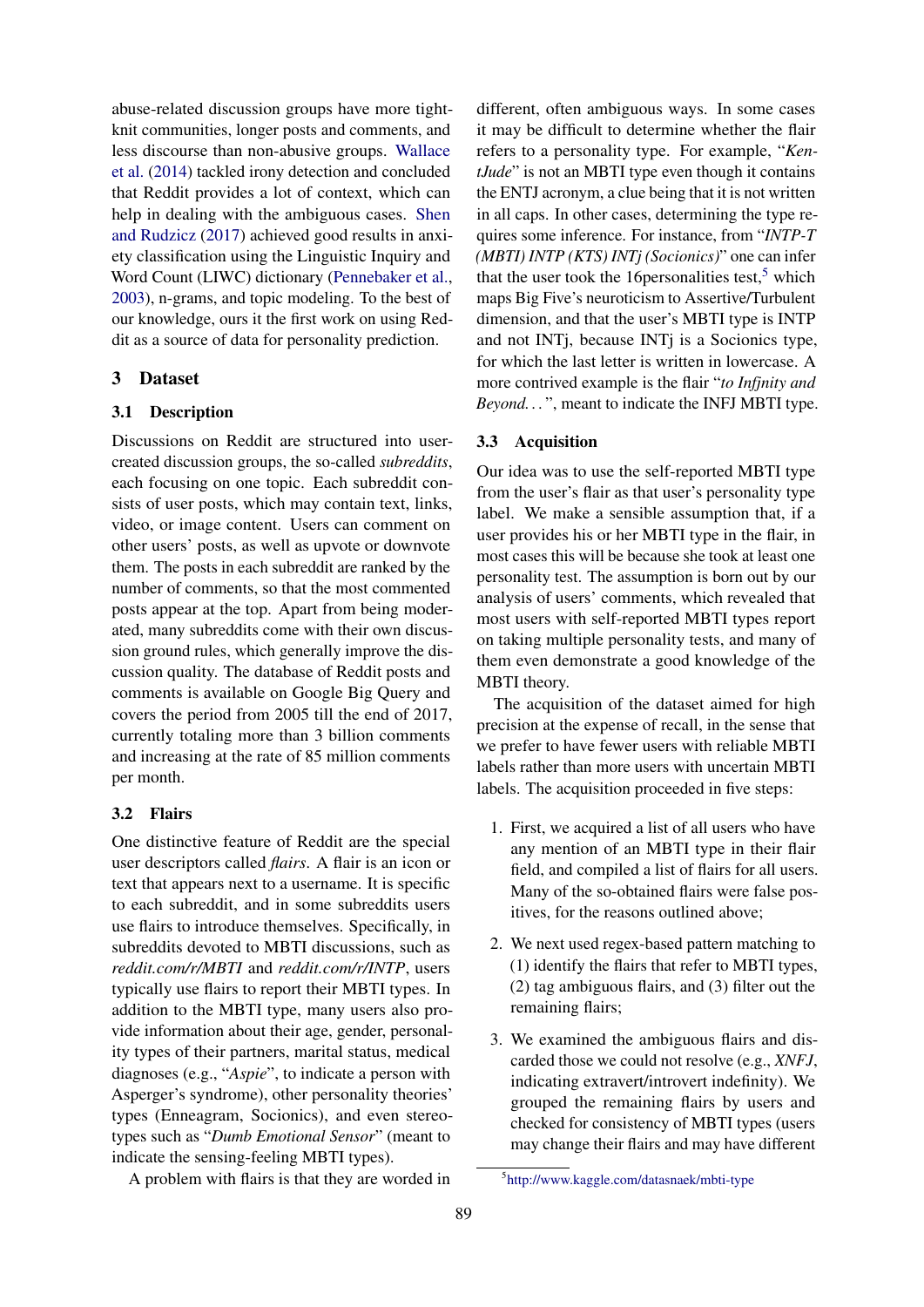flairs for different subreddits), removing all users with a non-unique MBTI type;

- 4. At this point, some MBTI types turned out to be heavily underrepresented (e.g., merely 16 ESFJ and 23 ESTJ users), so we decided to compensate for this by complementing the dataset as follows. For each underrepresented type, we performed a full-text search over MBTI subreddit comments (not the flairs), searching for user's self-declaration of that specific type using a handful of simple but strict patterns ("*I am (an)*  $\langle type \rangle$ " and variants thereof). We then manually inspected the comments and filtered out the false positives, adding the remaining users to the dataset;
- 5. Lastly, we acquired all posts and comments of the users shortlisted in steps 3 and 4 above, dating from January 2015 to November 2017.

While the above procedure yields a highprecision labeled dataset, we acknowledge the presence of a selection bias in our dataset. More concretely, our dataset includes only the users who are acquainted with MBTI and who participated in MBTI-related subreddits, who know what a flair is and decided to use it to disclose their MBTI type, and who have written at least one comment. Moreover, additional bias is likely to be introduced by steps 2 and 4 above. The terms "Reddit user" and "Redditor" should be interpreted with these limitations in mind.

The resulting dataset consists of 22,934,193 comments (totaling 583,385,564 words) from 36,676 subreddits posted by 13,631 unique users and 354,996 posts (totaling 921,269 words) from 20,149 subreddits posted by 9,872 unique users. The dataset contains more than eight times more words than used in the aforementioned large-scale research by Schwartz et al. (2013), making it the largest available personality-labeled dataset in terms of the number of words.

#### 3.4 Analysis

Our dataset offers many exciting possibilities for analysis, some of which we hope will be pursued in follow-up work. As a first step, we provide a basic descriptive analysis of the dataset, followed by some more interesting analyses in Section 4 meant to showcase the potential utility of the dataset.

Table 1 shows the distribution of Redditors across MBTI types and across the individual MBTI dimensions. For comparison, the first column shows the distribution estimated for the US population.<sup>6</sup> The data reveal that Redditors are predominantly of introverted, intuitive, thinking, and perceiving types. Incidentally, this distribution bears similarity to the distribution of gifted adolescents (Sak, 2004), and is also aligned with the data that shows that Reddit visitors are more educated than the average Internet user.<sup>7</sup>

Table 2 offers a different perspective on the data: the number of subreddits broken down by the number of distinct MBTI types of the users that participated in these subreddits. Interestingly, the majority (almost 47%) of subreddits attract users of the same type. Conversely, there are only 534 subreddits (1.45%) in which all 16 types participated; while this is a small fraction of the dataset, we believe it might still be sufficient for a comparative analysis between the types.

Another interesting and important aspect of the dataset is the language used for posts and comments. We ran the langid<sup>8</sup> language identification tool on all comments and posts of each of the user. The results suggest that the majority of users write more than 97% of their comments in English. This is in line with the web traffic data, according to which 76.4% of Reddit visitors come from native English-speaking countries.<sup>7</sup>

We make two versions of the dataset available: (1) a dataset of all comments and posts, each annotated with the MBTI type of the author, and (2) a subset of this dataset, referred to as MBTI9k dataset, which contains the comments of all users who contributed with more than 1000 words. Moreover, to remove the topic bias, we expunged from the MBTI9k dataset all comments from 122 subreddits that revolve around MBTI-related topics (making up 7.1% of all comments) and replaced all explicit mentions of MBTI types (and related terminology, such as cognitive functions (Mascarenas, 2016)) with placeholders. Besides comments, for each user we provide the MBTI type and a set of precomputed features (cf. Section 4). We make both datasets publicly available,<sup>9</sup> and use MBTI9k for the subsequent analyses.

<sup>6</sup> https://www.capt.org/products/examples/20025HO.pdf

<sup>7</sup> https://www.alexa.com/siteinfo/reddit.com

<sup>8</sup> https://github.com/saffsd/langid.py

<sup>9</sup> http://takelab.fer.hr/data/mbti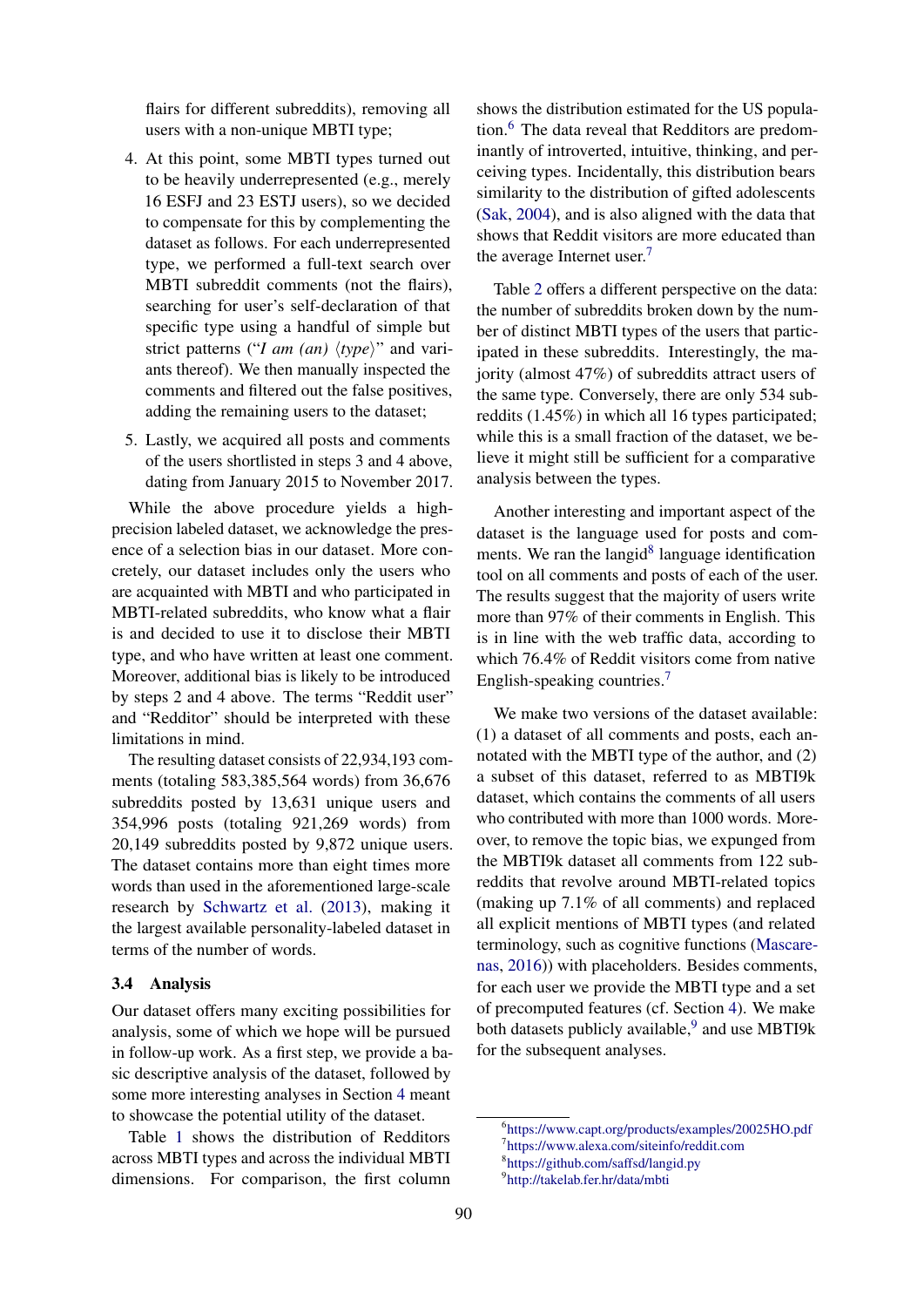| Type        | $%$ USA | $\%$ comm | $\%$ post | % MBTI9k |
|-------------|---------|-----------|-----------|----------|
| <b>INTP</b> | 3.3     | 22.3      | 26.8      | 25.3     |
| <b>INTJ</b> | 2.1     | 17.2      | 20.6      | 20.0     |
| <b>INFJ</b> | 1.5     | 11.2      | 12.9      | 11.1     |
| <b>INFP</b> | 4.4     | 11.0      | 13.3      | 11.6     |
| <b>ENFP</b> | 8.1     | 6.1       | 7.4       | 6.6      |
| <b>ENTP</b> | 3.2     | 6.1       | 7.4       | 6.7      |
| <b>ENTJ</b> | 1.8     | 5.3       | 2.8       | 3.9      |
| <b>ISTP</b> | 5.4     | 5.2       | 3.7       | 4.8      |
| <b>ISTJ</b> | 11.6    | 3.4       | 1.3       | 2.4      |
| <b>ENFJ</b> | 2.5     | 3.3       | 1.1       | 2.3      |
| <b>ISFJ</b> | 13.8    | 2.4       | 0.7       | 1.3      |
| <b>ISFP</b> | 8.8     | 2.3       | 0.7       | 1.6      |
| <b>ESTP</b> | 4.3     | 1.2       | 0.5       | 0.9      |
| <b>ESFP</b> | 8.5     | 1.1       | 0.3       | 0.7      |
| <b>ESTJ</b> | 8.7     | 1.0       | 0.3       | 0.5      |
| <b>ESFJ</b> | 12.3    | 0.8       | 0.2       | 0.4      |
| Dimension   |         |           |           |          |
| Introverted | 50.7    | 75.1      | 80.0      | 78.1     |
| Extroverted | 49.3    | 24.9      | 20.0      | 21.9     |
| Sensing     | 73.3    | 17.4      | 7.7       | 12.6     |
| Intuitive   | 26.7    | 82.6      | 93.3      | 87.4     |
| Thinking    | 40.2    | 61.7      | 63.4      | 64.4     |
| Feeling     | 59.8    | 38.3      | 36.6      | 35.6     |
| Judging     | 54.1    | 44.6      | 39.9      | 41.8     |
| Perceiving  | 45.9    | 55.4      | 61.1      | 58.2     |

Table 1: Distributions of MBTI types and dimensions in US general public and on Reddit

#### 4 Feature Extraction and Analysis

### 4.1 Feature Extraction

For each of the 9,111 Reddit users from the MBTI9k dataset we extracted a set of features. These can be divided into two main groups: linguistic features (extracted from user's comments) and user activity features. Next we describe these features in more detail, followed by a preliminary feature analysis.

Linguistic features. The linguistic features include both content- and style-based features. The simplest of them are tf- and tf-idf-weighed character n-grams (lengths 2–3) and word n-grams (lengths 1–3), stemmed with Porter's stemmer. The total number of n-gram features is 11,140. For each user we also compute the type-token ratio, the ratio of comments in English, and the ratio of British English vs. American English words.

We used LIWC (Pennebaker et al., 2015), a widely used NLP tool in personality prediction, to extract 93 features. These range from part-ofspeech (e.g., pronouns, articles) to topical preferences (e.g., bodily functions, family) and different

| # types | # subred. | $\%$  | # types | # subred. | $\%$ |
|---------|-----------|-------|---------|-----------|------|
|         | 17222     | 46.96 | 9       | 729       | 1.99 |
| 2       | 5632      | 15.36 | 10      | 640       | 1.75 |
| 3       | 3105      | 8.47  | 11      | 567       | 1.55 |
| 4       | 2034      | 5.55  | 12      | 512       | 1.4  |
| 5       | 1540      | 4.2   | 13      | 443       | 1.21 |
| 6       | 1217      | 3.32  | 14      | 377       | 1.03 |
|         | 964       | 2.63  | 15      | 362       | 0.99 |
| 8       | 798       | 2.18  | 16      | 534       | 1.46 |

Table 2: Distribution of subreddits by the number of distinct MBTI types of participating users

psychological categories (e.g., emotions, cognitive processes). Complementary to LIWC, we used a number of psycholinguistic words lists, including perceived happiness, affective norms (e.g., valence, arousal, and dominance), imageability, and sensory experience, described in Preoțiuc-Pietro et al. (2017), as well as two lists of word meaningfulness ratings from the MRC Psycholinguistic Database (Coltheart, 1981). For each user, we calculated the average ratings for every word from these dictionaries, which gave us 26 features, denoted PSYCH.

User activity features. User activity features were extracted from comment and post metadata. The *global* features include the number of comments (all comments and comments on MBTIrelated subreddits) and the number of subreddits commented in. The *posts* features include the overall post score (difference between the number of up and down votes), number of posts on "over 18" subreddits, the number of "self posts" (posts linking to other Reddit posts), and the number of gilded posts (posts awarded with money by other users).

Another group of features are topical affinity features. We computed comment counts for the user across subreddits and encoded these as a a single vector, together with the entropy of the corresponding distribution. In addition, we derive topic distributions from user's comments (1) using LDA models with 50 and 100 topics (2) by manually grouping top-200 subreddits into 35 semantic categories, and encode these as 50-, 100-, and 35-dimensional vectors, respectively.

We speculate that the temporal aspect of one's activities might be relevant for personality type prediction. We therefore include the time intervals between comment timestamps (the mean, median, and maximum delay), as well as daily, weekly, and monthly distributions of comments, encoded as vectors of corresponding lengths.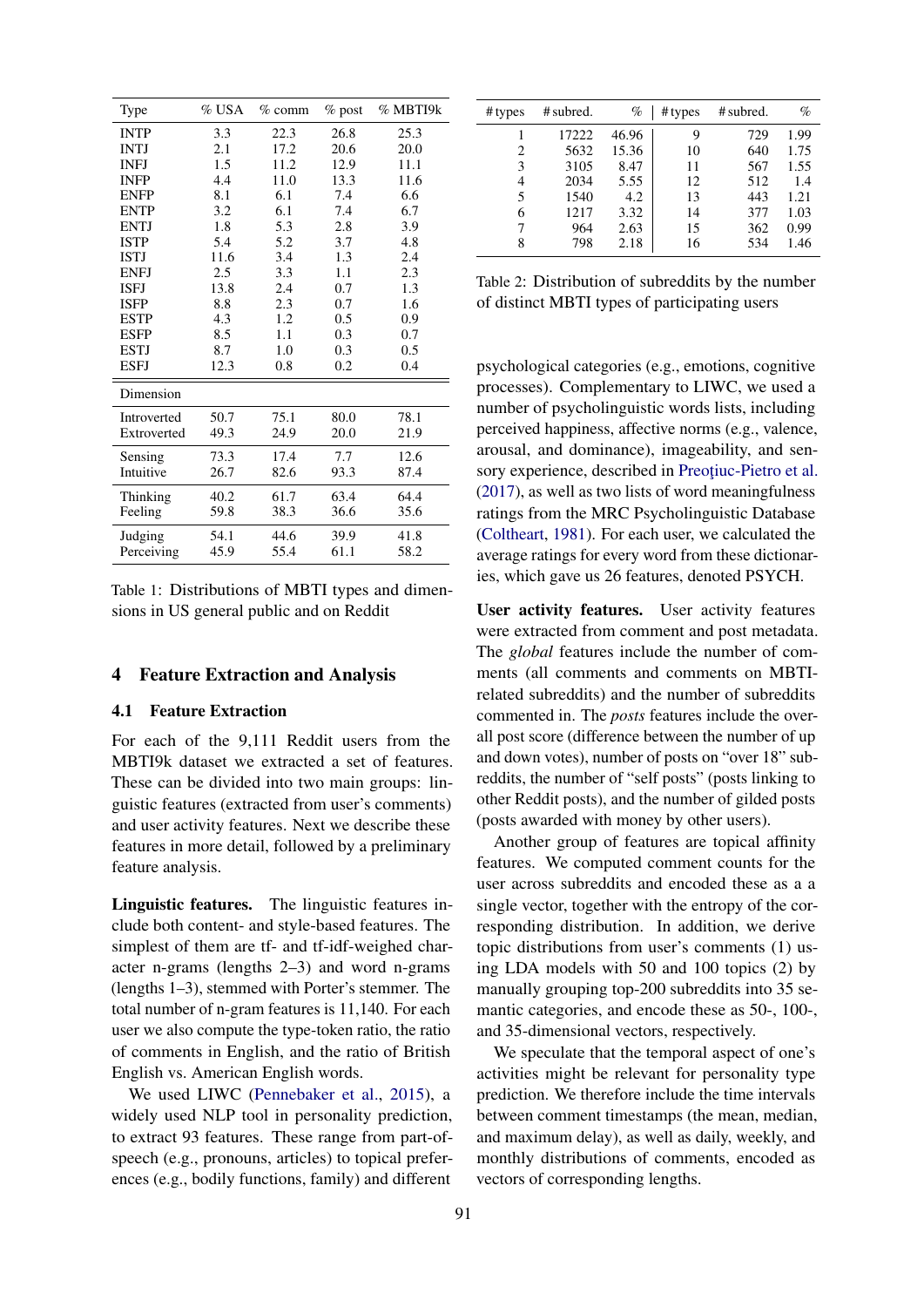| Feature group | EЛ    | S/N   | T/F   | J/P   |
|---------------|-------|-------|-------|-------|
| char tf       | 29.03 | 45.16 | 35.48 | 51.61 |
| word tf       | 35.48 | 25.81 | 12.9  | 32.26 |
| liwc          | 19.35 | 0.0   | 25.81 | 9.68  |
| 1da100        | 6.45  | 0.0   | 9.68  | 3.23  |
| psy           | 3.23  | 0.0   | 12.9  | 0.0   |
| word          | 3.23  | 9.68  | 0.0   | 0.0   |
| char          | 0.0   | 12.9  | 0.0   | 0.0   |
| posts         | 0.0   | 6.45  | 0.0   | 3.23  |

Table 3: Percentage of each feature group in top-30 relevant features for each dimension

#### 4.2 Feature Analysis

Feature relevance. We estimate the relevance of each feature for each MBTI dimension using a ttest: feature relevance is inversely proportional to the p-value under the null hypothesis of no difference in feature values for the two classes. Table 3 shows the proportion of features from each feature group in the set of top-30 most relevant features for each MBTI dimension. For instance, tf-weighted character n-grams (char\_tf) account for about 29% of top-30 most relevant features in the extravertintrovert (E/I) dimension. The main observation is that different features are relevant for different dimensions. Generally, tf-idf-weighted character n-grams are the most relevant features for all dimensions except for E/I, for which tf-idf-weighted word n-grams are most relevant. However, while LIWC, PSYCH, and LDA100 account for 48% of top-30 most relevant features for the T/F dimension, they have no relevance for the S/N dimension. Post features seem to be relevant only for S/N and J/P dimensions.

Table 4 offers a complementary view on feature relevance: it shows the proportion of highly relevant features ( $p$ -value  $< 0.001$ ) from each of the feature groups for each dimension. The global, PSYCH, and LIWC features are used in substantial (>50%) proportions for one or more dimensions. The relevance of PSYCH and LIWC features is not surprising, given that these were tailored to model psycholinguistic processes. They seem most indicative for the T/F dimension and, unlike post features, the least relevant for the S/N dimension.

Temporal features. While day-of-week distribution turned out to be a good predictor for T/F and J/P dimensions, posting time differences are relevant only for S/N dimension. Day-of-week proportion of 100% for J/P basically means that all points in the distribution are indicative for that particular

| Feature group | EЛ    | S/N   | T/F   | J/P   |
|---------------|-------|-------|-------|-------|
| global        | 33.33 | 33.33 | 100.0 | 66.67 |
| psy           | 25.0  | 41.67 | 70.83 | 41.67 |
| liwc          | 40.86 | 29.03 | 62.37 | 39.78 |
| day_of_week   | 0.0   | 0.0   | 28.57 | 100.0 |
| word an tf    | 28.22 | 32.07 | 38.17 | 27.3  |
| char an tf    | 19.28 | 27.06 | 36.26 | 21.47 |
| word an       | 7.4   | 19.58 | 27.28 | 24.72 |
| char an       | 4.45  | 14.4  | 30.3  | 8.82  |
| meaning       | 0.0   | 0.0   | 50.0  | 0.0   |
| 1da100        | 9.0   | 12.0  | 15.0  | 9.0   |
| posts         | 5.0   | 20.0  | 5.0   | 10.0  |
| char          | 0.12  | 0.88  | 28.99 | 0.24  |
| month         | 0.0   | 25.0  | 0.0   | 0.0   |
| word          | 0.16  | 1.23  | 21.67 | 1.12  |
| time_diffs    | 0.0   | 16.67 | 0.0   | 0.0   |
| subcat        | 0.0   | 2.86  | 8.57  | 0.0   |
| lda50         | 0.0   | 6.0   | 4.0   | 0.0   |
| hour          | 0.0   | 0.0   | 0.0   | 4.17  |
| sub           | 0.04  | 0.48  | 0.14  | 0.0   |

Table 4: Percentage of highly relevant features  $(p<0.001)$  in total number of features per feature group and dimension

dimension. In contrast, the monthly distribution proportion of 25% suggests that only four months in a year are relevant for the S/N dimension. More insight is given by Fig. 1a, which shows the distribution of comments across days of week for the J/P and S/N dimensions. Perceiving types tend to comment more on Tuesdays and Sundays, while judging types comment more on other days. The intuitive types are more active during April and May, while sensing types prefer to comment during January and July.

Word usage. The use of specific words or word classes is known to correlate well with personality traits. Extraversion is characterized by the use of social- and family-related words (Schwartz et al., 2013) and the use of exclamation marks. This is consistent with the most relevant word features for the E/I dimension in our dataset: *Friend*, *Social*, *comm\_mbti*, *only*, *i'm an extrovert*, *fri*, *at least*, *drivers*, *Affiliation*, *Exclam*, *origin*, *!!* (word classes from LIWC and PSYCH are shown capitalized). The most relevant words for the S/N dimension are also somewhat expected: *Is\_self\_mean*, *Is\_self\_median*, *–*, *i*, *'*, *is a*, *my\_*, *it*, *"a*, *Avg\_img*, *my*, *\_he*, *cliché*, *Sixltr*, *exist*. By definition, sensing types are more concrete while intuitives are more abstract, which seems to be reflected in the imageability feature (e.g., *Avg\_img*). Intuitives tend to use more rare (*e.g., cliché*), more complex, and longer words (as signaled, e.g., by the *Sixltr* fea-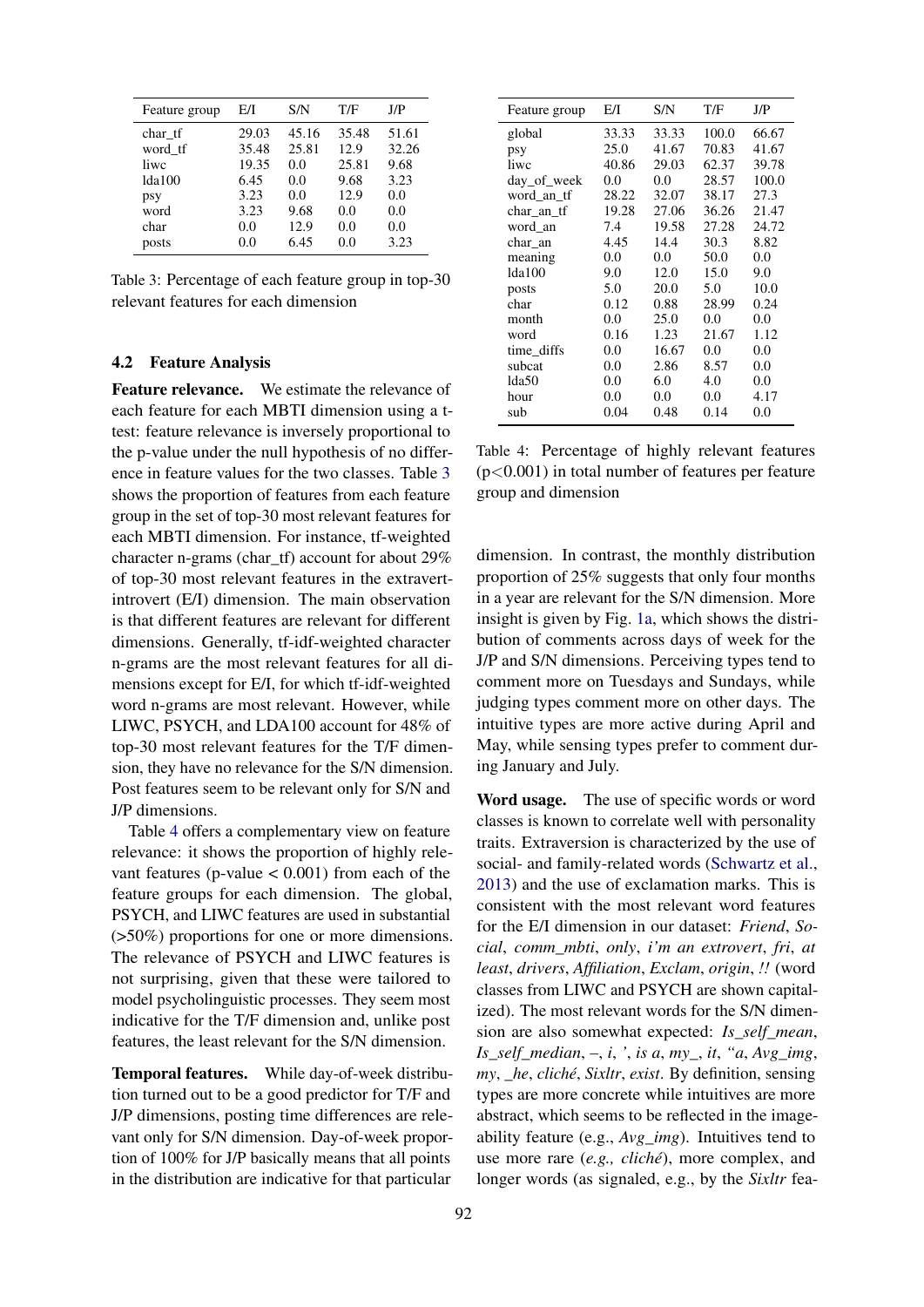





Figure 1: Temporal distribution of comments

ture: words with more than six characters). Sensing types also seem to share posts with content they found outside Reddit more than intuitives (e.g., *Is\_self* features). The feelers tend to use more words about love, feelings, and emotions. They also use more social and affectionate words as well as pronouns and exclamations, as evidenced by the most relevant words for the T/F dimension: *love*, *Feel*, *Posemo*, *valence*, *Emotion*, *happy*, *i*, *polarity*, *!*, *i love*, *Ppron*, *SOCIAL*, *Exclaim*, *Affect*, *Pronoun*, *\_so*, *e!*. i The most relevant words for J/P also seem to reflect the common stereotypes, such as that judgers are more plan, work, and family oriented: *Work*, *husband*, *Home*, *help*, *for*, *plan*, *sit*, *hit*, *joke*, *fo*. We leave a more detailed analysis for future work.

# 5 Personality Prediction

In line with standard practice, we frame the MBTI personality prediction task as four independent binary classification problems, one for each MBTI dimension. In addition, we consider the 16-way multiclass task of predicting the MBTI type, which we accomplish simply by combining together the predictions for the four individual dimensions.

### 5.1 Experimental Setup

We experiment with three different classifiers: a support vector machine (SVM),  $\ell_2$ -regularized logistic regression (LR), and a three-layer multilayer perceptron (MLP). We use nested stratified crossvalidation with five folds in the outer loop and 10 (for LR) or 5 (for SVM) folds in the inner loop; the inner loop is used for model selection with macro F1-score as the evaluation criterion. To investigate the merit of the different features, we (1) train all models with features selected using the t-test and (2) the LR model with each of the feature group separately. Feature selection and standard scaling are applied on training set only, separately for each of the cross-validation folds, and the number of features is also being optimized. Class weighting is used to account for class imbalance. A majority class classifier (MCC) is used as baseline. We use the implementation from Scikit-learn (Pedregosa et al., 2011) for all models.

#### 5.2 Results

Per-dimension prediction. Table 5 shows prediction results for each dimension in terms of the macro F1-score, averaged across the five folds. Although we are using relatively simple models, we achieve surprisingly good results which are well above the baseline. Models using a combination of all features (LR\_all and MLP\_all) achieve the best results across all dimensions.

Looking into the individual dimensions, the best model for the E/I dimension is MLP\_all, but its score is only slightly above the LR word n-gram model. Character n-grams and, to some extent, LIWC and PYSCH were also predictive for the E/I dimension. Models based on topical and useractivity based features did not achieve results above the baseline. Results are similar for the S/N dimension, where MLP\_all again outperforms other models, while word-ngram features seem to perform rather well. The overall lowest results are for the T/F dimension, which is consistent with the findings of Capraro and Capraro (2002). Here, n-gram based features perform only slightly better than dictionary-based (LIWC, PSYCH) and topic-based (LDA) features, but overall the differences in model scores are lower. Lastly, for the J/P dimension, the best-performing model is LR\_all, well above all models that use a single feature group.

As personality traits are in fact manifested on a continuous scale along each dimension, it makes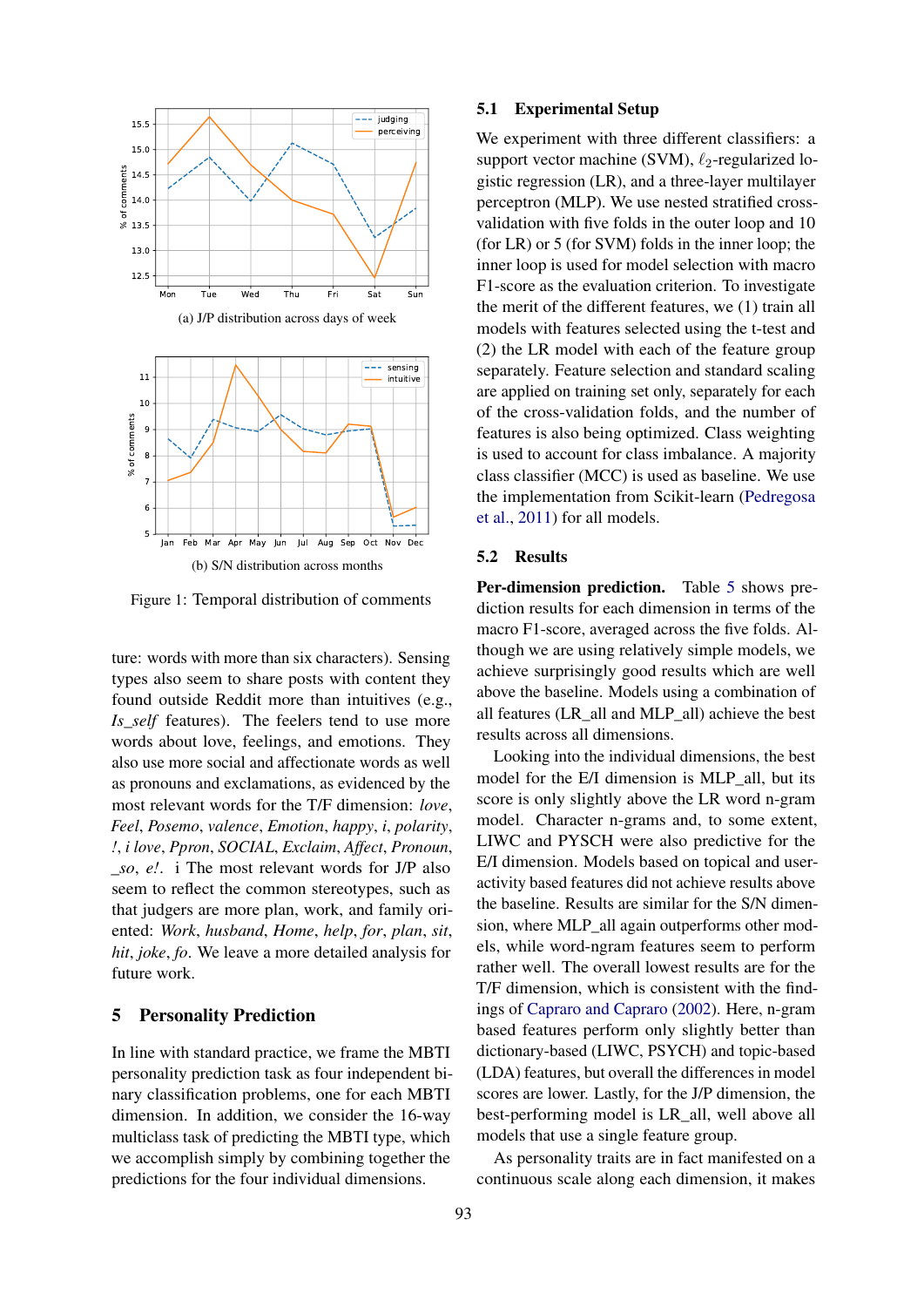|                                                                                           | Dimensions                                           |                                                      |                                                      |                                                      |                                                     |
|-------------------------------------------------------------------------------------------|------------------------------------------------------|------------------------------------------------------|------------------------------------------------------|------------------------------------------------------|-----------------------------------------------------|
| Model                                                                                     | EЛ                                                   | S/N                                                  | T/F                                                  | J/P                                                  | Type                                                |
| LR all<br>MLP all<br>SVM all                                                              | 81.6<br>82.8<br>79.6                                 | 77.0<br>79.2<br>75.6                                 | 67.2<br>64.4<br>64.8                                 | 74.8<br>74.0<br>72.6                                 | 40.8<br>41.7<br>37.0                                |
| $LR w_n$<br>$LR \, chr_n$<br>LR liwc<br>LR psych<br>$LR$ $lda100$<br>LR posts<br>LR subtf | 81.0<br>62.2<br>55.0<br>52.0<br>50.0<br>49.4<br>49.6 | 73.6<br>64.0<br>49.8<br>48.2<br>48.2<br>53.2<br>49.6 | 66.4<br>66.4<br>65.0<br>64.0<br>62.4<br>48.0<br>50.4 | 71.8<br>65.8<br>57.4<br>57.0<br>56.2<br>51.8<br>50.2 | 38.0<br>26.5<br>14.2<br>12.5<br>13.9<br>9.5<br>13.2 |
| <b>MCC</b>                                                                                | 50.04                                                | 50.04                                                | 50.0                                                 | 50.02                                                | 25.2                                                |

Table 5: Macro F1-scores for per-dimension prediction and accuracy of type-level prediction for models with all features, LR models with a single feature group, and the MCC baseline



Figure 2: ROC curves for the LR\_all model

sense to evaluate type prediction as a confidencerated classification task using ROC curves. Results are shown on Figure 2. The ROC curve shows the true positive rate (recall) as a function of the false positive rate (fall-out), both of which increase as the classification threshold increases. For instance, the ROC curve for the T/F dimensions tells us that we can detect about 70% of T cases with a fall-out of about 40%.

Type-level prediction. For MBTI type prediction, we concatenated the outputs of the binary models for each individual dimension. Prediction accuracy is shown in the last column of Table 5. The best result is achieved by the MLP all model, with an accuracy of 42%, while the baseline performs at only 25%. Further insight can be gleaned from Table 6, which shows the breakdown of incorrect predictions for the LR\_all model by the number of mismatched dimensions. In 82% of



Figure 3: Heatmap of the type prediction confusion matrix

|                          |               | # mismatches |                          |     |            |
|--------------------------|---------------|--------------|--------------------------|-----|------------|
|                          |               |              |                          |     |            |
| Count<br>$\mathcal{O}_0$ | 3757<br>40.83 | 3715         | 1384<br>40.77 15.61 2.63 | 240 | 15<br>0.16 |

Table 6: The number and percentage of mismatched dimensions between predicted and actual types

cases, the model predicts either the correct type or errs on one dimension, while in more than 97% of cases the model predicts two or more dimensions correctly. The likely mismatches are shown on Fig. 3, showing a heatmap of the type prediction confusion matrix for the LR\_all model. The confusion matrix shows that types which are similar in the MBTI theory tend to get grouped together. For example, introverted intuitives tend to be similar and even for people it is often difficult to distinguish between INTP and INTJ. At the same time, INTJ is more similar to INFJ, while INTP is more similar to INFP. The confusion matrix shows that the model was able to capture these nuances.

#### 6 Conclusion

We described MBTI9k, a new, large-scale dataset for personality detection acquired from Reddit. The dataset addresses the shortcomings of the existing datasets, primarily those of user non-anonymity and low topic diversity, and comes with MBTI types and precomputed sets of features for more than 9000 Reddit users.

We carried out two studies on the MBTI9k. In the first, we extracted and analyzed a number of linguistic and user-activity features, demonstrating that there are marked differences in feature values between the different MBTI poles and dimensions. We then used these features to train several benchmark models for personality predic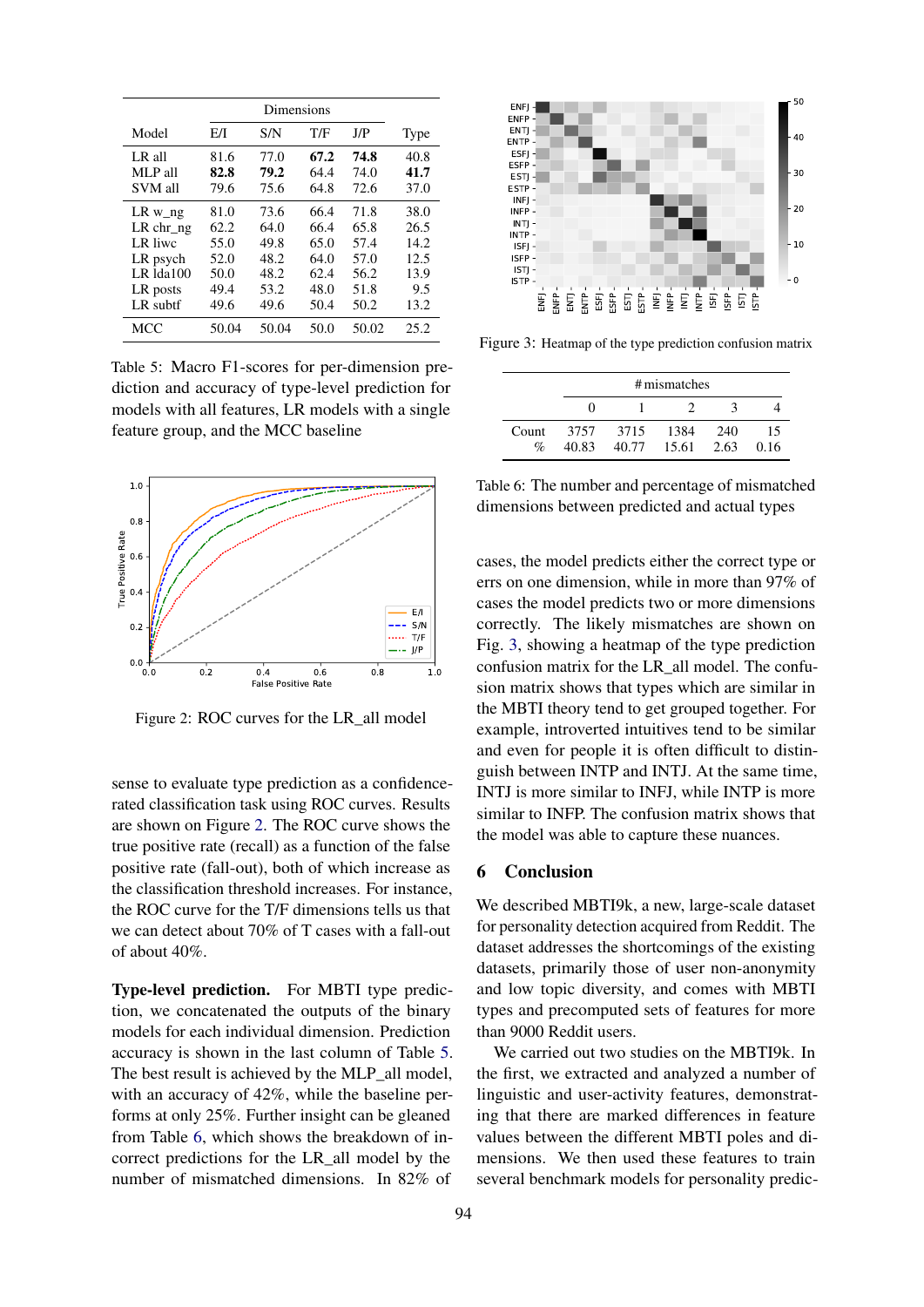tion. The models scored considerably higher than the baseline, ranging from 67% macro F1-score for the T/F dimension to 82% for the S/N dimension. Type-level prediction reaches accuracy of 41% for exact match and 82% for exact or one-off match, which is comparable to the reliability of standardized tests (Lawrence and Martin, 2001). We also found that models using only word n-gram features also perform remarkably well, presumably due to the large size of the dataset.

We envision several directions for future work. First, the dataset could be improved in a number of ways. It could be enlarged with older posts dating back to year 2005, or by increasing the number of users by searching for MBTI declarations in comment texts rather than only the flairs. The same technique could be used to amended the dataset with self-reported demographic data, including age, gender, and location.

On the modeling side, taking into account the success of word-based features and the size of the dataset, using deep learning models for personality might be a reasonable next step. The T/F dimension might, however, require more sophisticated features, judging by the modest performance of the benchmark models on that particular dimension.

In perspective, we believe that Reddit has a lot to offer as a source of data for personality prediction and – more generally – author profiling. A large number of users and comments, highly diverse subcommunities, and the numerous interactions between users are a true gold mine for researchers from both natural language processing and social science communities.

#### References

- Shlomo Argamon, Sushant Dhawle, Moshe Koppel, and James Pennebaker. 2005. Lexical predictors of personality type. In *Proceedings of the Joint Annual Meeting of the Interface and the Classification Society*. pages 1–16.
- Pierre-Hadrien Arnoux, Anbang Xu, Neil Boyette, Jalal Mahmud, Rama Akkiraju, and Vibha Sinha. 2017. 25 tweets to know you: A new model to predict personality with social media. In *Proceedings of the Eleventh International AAAI Conference on Web and Social Media*. pages 472–475.
- John E. Barbuto Jr. 1997. A critique of the Myers-Briggs Type Indicator and its operationalization of Carl Jung's psychological types. *Psychological Reports* 80(2):611–625.
- Robert M. Capraro and Mary Margaret Capraro. 2002. Myers-Briggs type indicator score reliability across: Studies a meta-analytic reliability generalization study. *Educational and Psychological Measurement* 62(4):590–602.
- Fabio Celli, Fabio Pianesi, David Stillwell, and Michal Kosinski. 2013. Workshop on computational personality recognition: Shared task. In *Proceedings of the AAAI Workshop on Computational Personality Recognition*. pages 2–5.
- Max Coltheart. 1981. The MRC psycholinguistic database. *The Quarterly Journal of Experimental Psychology Section A* 33(4):497–505.
- Philip J. Corr and Gerald Matthews. 2009. *The Cambridge handbook of personality psychology*. Cambridge University Press, Cambridge.
- Munmun De Choudhury and Sushovan De. 2014. Mental health discourse on Reddit: Self-disclosure, social support, and anonymity. In *Eighth International AAAI Conference on Weblogs and Social Media*. pages 71–80.
- John M. Digman. 1990. Personality structure: Emergence of the five-factor model. *Annual review of psychology* 41(1):417–440.
- Eli J. Finkel, Paul W. Eastwick, Benjamin R. Karney, Harry T. Reis, and Susan Sprecher. 2012. Online dating: A critical analysis from the perspective of psychological science. *Psychological Science in the Public Interest* 13(1):3–66.
- Adrian Furnham. 1996. The big five versus the big four: the relationship between the Myers-Briggs Type Indicator (MBTI) and NEO-PI five factor model of personality. *Personality and Individual Differences* 21(2):303–307.
- Jennifer Golbeck, Cristina Robles, Michon Edmondson, and Karen Turner. 2011. Predicting personality from Twitter. In *Proceedings of 2011 IEEE International Conference on Privacy, Security, Risk and Trust (PASSAT) and IEEE International Conference on Social Computing (SocialCom)*. pages 149–156.
- Lewis R. Goldberg. 1990. An alternative "description of personality": The big-five factor structure. *Journal of personality and social psychology* 59(6):1216.
- Francisco Iacobelli, Alastair J. Gill, Scott Nowson, and Jon Oberlander. 2011. Large scale personality classification of bloggers. In *Affective computing and intelligent interaction*, Springer, pages 568–577.
- Michal Kosinski, Sandra C. Matz, Samuel D. Gosling, Vesselin Popov, and David Stillwell. 2015. Facebook as a research tool for the social sciences: Opportunities, challenges, ethical considerations, and practical guidelines. *American Psychologist* 70(6):543.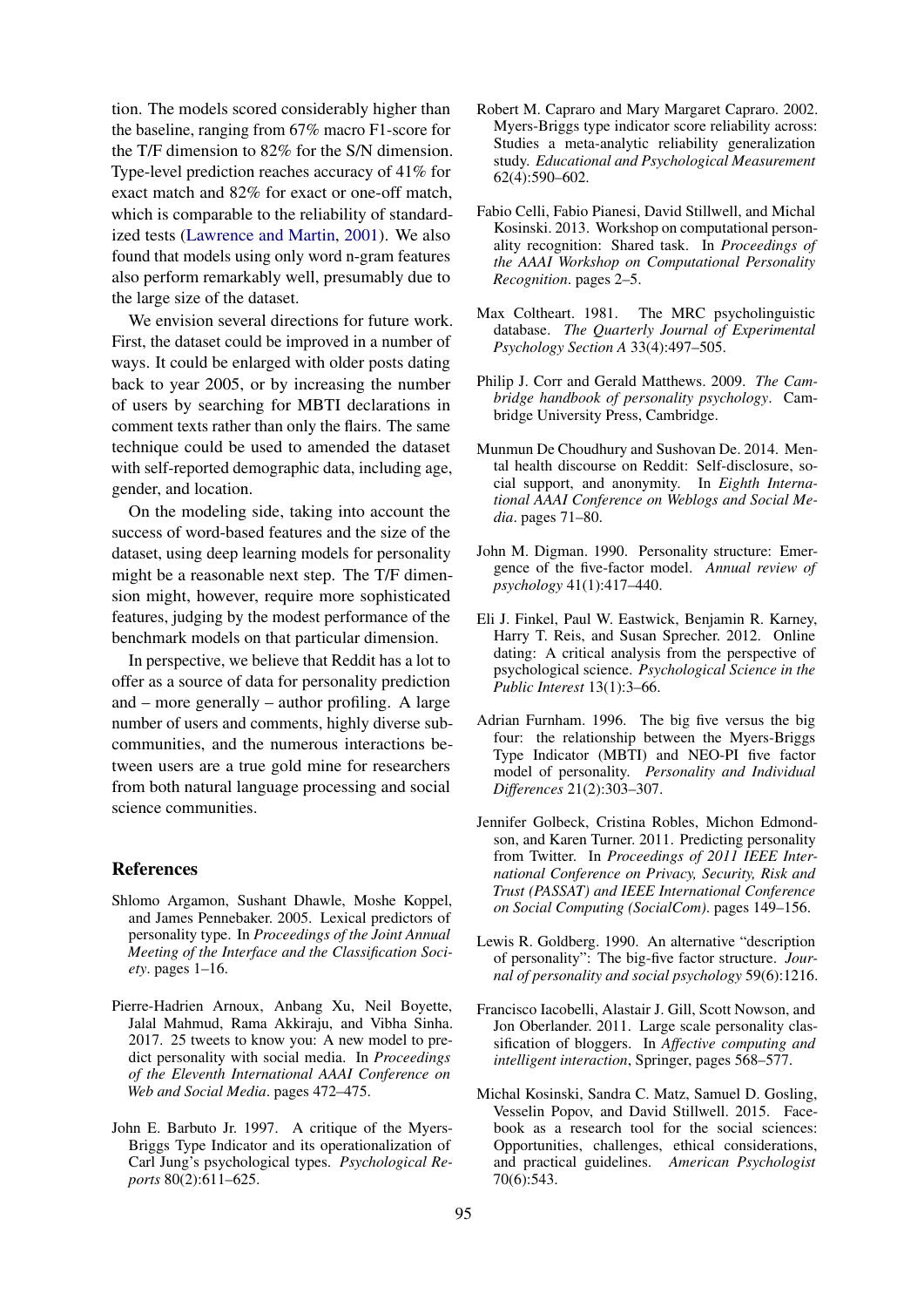- Michal Kosinski, David Stillwell, and Thore Graepel. 2013. Private traits and attributes are predictable from digital records of human behavior. *Proceedings of the National Academy of Sciences* 110(15):5802–5805. https://doi.org/10. 1073/pnas.1218772110.
- Gordon Lawrence and Charles R. Martin. 2001. *Building people, building programs: A practitioner's guide for introducing the MBTI to individuals and organizations*. Center for Applications of Psychological Type.
- Kim Luyckx and Walter Daelemans. 2008. Personae: A corpus for author and personality prediction from text. In *Proceedings of the Sixth International Conference on Language Resources and Evaluation (LREC'08)*. pages 2981–2987.
- François Mairesse, Marilyn A. Walker, Matthias R. Mehl, and Roger K. Moore. 2007. Using linguistic cues for the automatic recognition of personality in conversation and text. *Journal of artificial intelligence research* 30:457–500.
- David Mascarenas. 2016. A Jungian based framework for artificial personality synthesis. In *Proceedings of the Fourth Workshop on Emotions and Personality in Personalized Systems (EMPIRE)*. pages 48–54.
- S. C. Matz, M. Kosinski, G. Nave, and D. J. Stillwell. 2017. Psychological targeting as an effective approach to digital mass persuasion. *Proceedings of the National Academy of Sciences* 114(48):12714– 12719. https://doi.org/10.1073/pnas. 1710966114.
- Robert R. McCrae and Paul T. Costa. 1989. Reinterpreting the Myers-Briggs type indicator from the perspective of the five-factor model of personality. *Journal of personality* 57(1):17–40.
- Matthias R. Mehl, James W. Pennebaker, D. Michael Crow, James Dabbs, and John H. Price. 2001. The electronically activated recorder (EAR): A device for sampling naturalistic daily activities and conversations. *Behavior Research Methods, Instruments, & Computers* 33(4):517–523.
- Isabel Briggs Myers, Mary H. McCaulley, and Allen L. Hammer. 1990. *Introduction to Type: A description of the theory and applications of the Myers-Briggs type indicator*. Consulting Psychologists Press.
- Dong Nguyen, A. Seza Doğruöz, Carolyn P. Rosé, and Franciska de Jong. 2016. Computational sociolinguistics: A survey. *Computational Linguistics* 42(3):537–593.
- Jon Oberlander and Alastair J. Gill. 2006. Language with character: A stratified corpus comparison of individual differences in e-mail communication. *Discourse Processes* 42(3):239–270.
- F. Pedregosa, G. Varoquaux, A. Gramfort, V. Michel, B. Thirion, O. Grisel, M. Blondel, P. Prettenhofer, R. Weiss, V. Dubourg, J. Vanderplas, A. Passos, D. Cournapeau, M. Brucher, M. Perrot, and E. Duchesnay. 2011. Scikit-learn: Machine learning in Python. *Journal of Machine Learning Research* 12:2825–2830.
- James W. Pennebaker, Ryan L. Boyd, Kayla Jordan, and Kate Blackburn. 2015. The development and psychometric properties of LIWC2015. Technical report.
- James W. Pennebaker and Laura A. King. 1999. Linguistic styles: Language use as an individual difference. *Journal of personality and social psychology* 77(6):1296.
- James W. Pennebaker, Matthias R. Mehl, and Kate G. Niederhoffer. 2003. Psychological aspects of natural language use: Our words, our selves. *Annual review of psychology* 54(1):547–577.
- Barbara Plank and Dirk Hovy. 2015. Personality traits on Twitter –or– how to get 1,500 personality tests in a week. In *Proceedings of the 6th Workshop on Computational Approaches to Subjectivity, Sentiment and Social Media Analysis (WASSA 2015)*. pages 92– 98. http://www.aclweb.org/anthology/ W15-2913.
- Daniel Preoțiuc-Pietro, Jordan Carpenter, and Lyle Ungar. 2017. Personality driven differences in paraphrase preference. In *Proceedings of the Second Workshop on NLP and Computational Social Science*. Association for Computational Linguistics, pages 17–26. https://doi.org/http://dx. doi.org/10.18653/v1/W17-2903.
- Daniele Quercia, Michal Kosinski, David Stillwell, and Jon Crowcroft. 2011. Our Twitter profiles, our selves: Predicting personality with Twitter. In *Proceedings of 2011 IEEE International Conference on Privacy, Security, Risk and Trust (PASSAT) and IEEE International Conference on Social Computing (SocialCom)*. pages 180–185.
- Francisco Rangel, Paolo Rosso, Martin Potthast, Benno Stein, and Walter Daelemans. 2015. Overview of the 3rd author profiling task at PAN 2015. In *CLEF 2015 labs and workshops, notebook papers, CEUR Workshop Proceedings*. volume 1391.
- Ugur Sak. 2004. A synthesis of research on psychological types of gifted adolescents. *Journal of Secondary Gifted Education* 15(2):70–79.
- Nicolas Schrading, Cecilia Ovesdotter Alm, Ray Ptucha, and Christopher Homan. 2015. An analysis of domestic abuse discourse on Reddit. In *Proceedings of the 2015 Conference on Empirical Methods in Natural Language Processing*. pages 2577–2583. https://doi.org/10.18653/ v1/D15-1309.